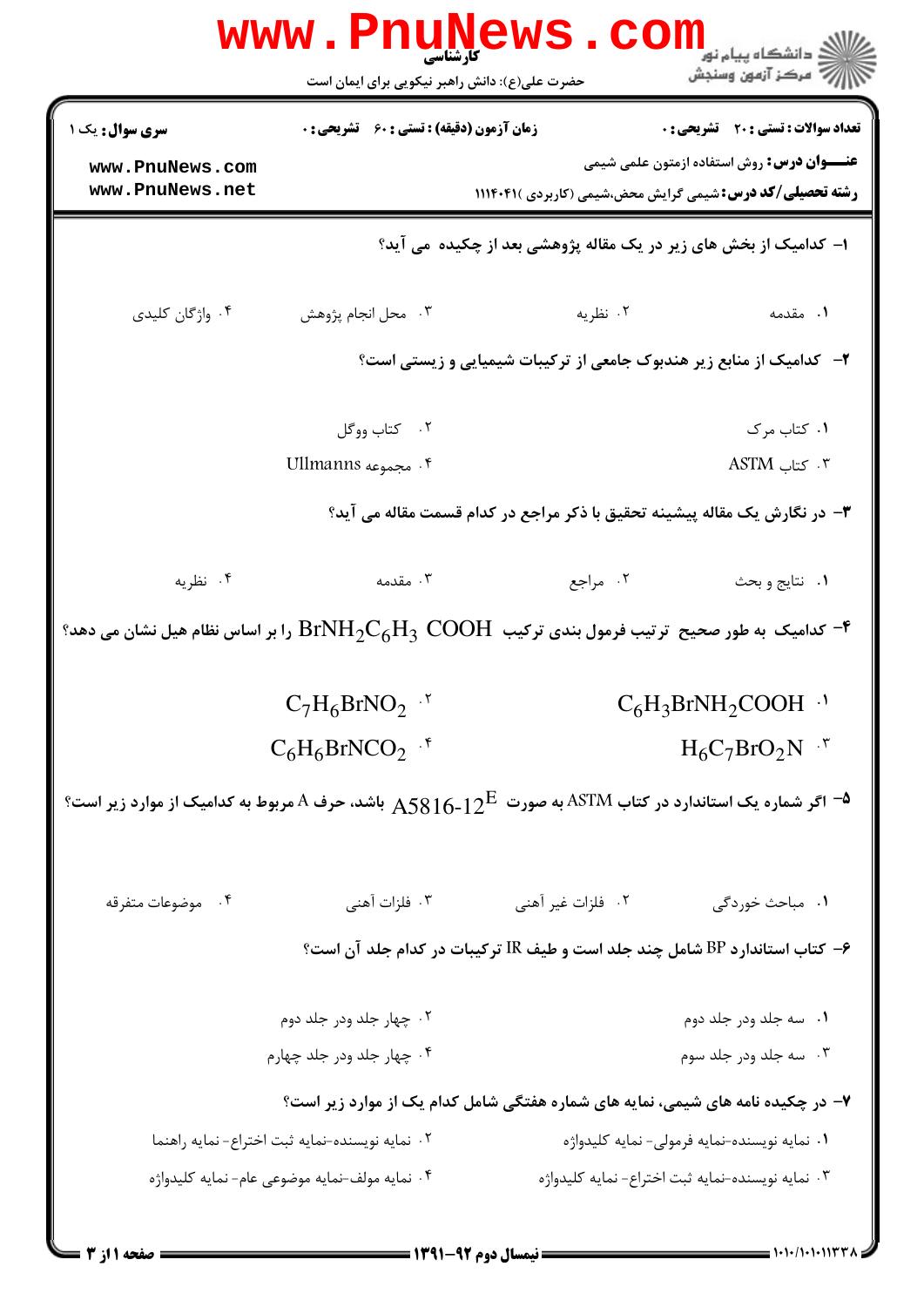|                                                                                   | www . Pn<br>کارشناسی<br>حضرت علی(ع): دانش راهبر نیکویی برای ایمان است                       |                                                                                                             | ڪ دانشڪاه پيام نور<br><mark>∕</mark> 7 مرڪز آزمون وسنڊش          |  |  |
|-----------------------------------------------------------------------------------|---------------------------------------------------------------------------------------------|-------------------------------------------------------------------------------------------------------------|------------------------------------------------------------------|--|--|
| <b>سری سوال : ۱ یک</b>                                                            | <b>زمان آزمون (دقیقه) : تستی : 60 ٪ تشریحی : 0</b><br>تعداد سوالات : تستى : 20 - تشريحي : 0 |                                                                                                             |                                                                  |  |  |
| www.PnuNews.com                                                                   |                                                                                             |                                                                                                             | <b>عنـــوان درس:</b> روش استفاده ازمتون علمی شیمی                |  |  |
| www.PnuNews.net                                                                   |                                                                                             |                                                                                                             | <b>رشته تحصیلی/کد درس:</b> شیمی گرایش محض،شیمی (کاربردی )۱۱۱۴۰۴۱ |  |  |
|                                                                                   |                                                                                             | ۸– در سال ۱۹۷۱ نمایه موضوعی به کدام بخش های زیر تقسیم شد؟                                                   |                                                                  |  |  |
| ۰۲ نمایه موضوعی عام ونمایه مواد شیمیایی                                           |                                                                                             |                                                                                                             | ٠١ نمايه موضوعي عام ونمايه عددي ثبت اختراع                       |  |  |
| ۰۴ نمايه تطبيقي ثبت اختراع ونمايه فرمولي                                          |                                                                                             |                                                                                                             | ٠٣ نمايه تطبيقي ثبت اختراع ونمايه عددى ثبت اختراع                |  |  |
|                                                                                   |                                                                                             | ۹– در نمایه نامه های CA کدامیک کاربر را به عنوان های مناسب در فهرست ها هدایت می کند؟                        |                                                                  |  |  |
| ۰۴ نمايه راهنما                                                                   | ۰۳ نمایه مواد شیمیایی                                                                       | ۰۲ نمايه فرمولي                                                                                             | ٠١ نمايه موضوعي عام                                              |  |  |
| +ا– برای اینکه یک مجله در لیست ISI قرار گیرد کدامیک از موارد زیر ارزیابی می شوند؟ |                                                                                             |                                                                                                             |                                                                  |  |  |
| ۰۱ ناشر مجله-نشر به موقع مجله- جایگاه نشرمجله- تنوع مقالات چاپ شده در آن          |                                                                                             |                                                                                                             |                                                                  |  |  |
|                                                                                   |                                                                                             | ۰۲ کمیته علمی منتخب-ناشر مجله- جایگاه نشرآن- تنوع بین المللی مقالات چاپ شده در آن                           |                                                                  |  |  |
|                                                                                   |                                                                                             | ۰۳ کمیته علمی منتخب مجله-نشر به موقع مجله- جایگاه نشرمجله- ناشر مجله                                        |                                                                  |  |  |
|                                                                                   |                                                                                             | ۰۴ کمیته علمی منتخب مجله-نشر به موقع مجله- جایگاه نشرآن- تنوع بین المللی مقالات چاپ شده در آن               |                                                                  |  |  |
|                                                                                   |                                                                                             | ا1− در میان مجلات  نمایه شده توسط ISI ، بالاترین ضریب تاثیرمتعلق به کدام مجله است؟                          |                                                                  |  |  |
| Iranian polymer journal .                                                         |                                                                                             |                                                                                                             | Applied entomology & Phytopathology .                            |  |  |
| Journal of the IranianChemical Society .<br>Iranian journal of biotechnology . f  |                                                                                             |                                                                                                             |                                                                  |  |  |
|                                                                                   |                                                                                             | ۱۲– در کدام روش ثبت اختراع، ادعای مخترع در مورد اختراعش مورد بررسی قرار می گیرد و ثبت اختراع در ایران به چه | روشی می باشد؟                                                    |  |  |
| ۰۴ اعلامی-تحقیقی                                                                  | ۰۳ تحقیقی-اعلامی                                                                            | ۰۲ تحقیقے <i>–</i> تحقیقے                                                                                   | ۰۱ اعلامی-اعلامی                                                 |  |  |
|                                                                                   |                                                                                             | ۱۳- سند های اولیه به چند نوع اصلی طبقه بندی می شوند و سند های ثبت اختراع در کدام بخش از این سند ها می آیند؟ |                                                                  |  |  |
|                                                                                   | ۰۲ هفت نوع و بخش دوم                                                                        |                                                                                                             | ۰۱ دو نوع و بخش اول                                              |  |  |
|                                                                                   | ۰۴ هفت نوع وبخش سوم                                                                         |                                                                                                             | ۰۳ دو نوع و بخش دوم                                              |  |  |
|                                                                                   |                                                                                             |                                                                                                             |                                                                  |  |  |